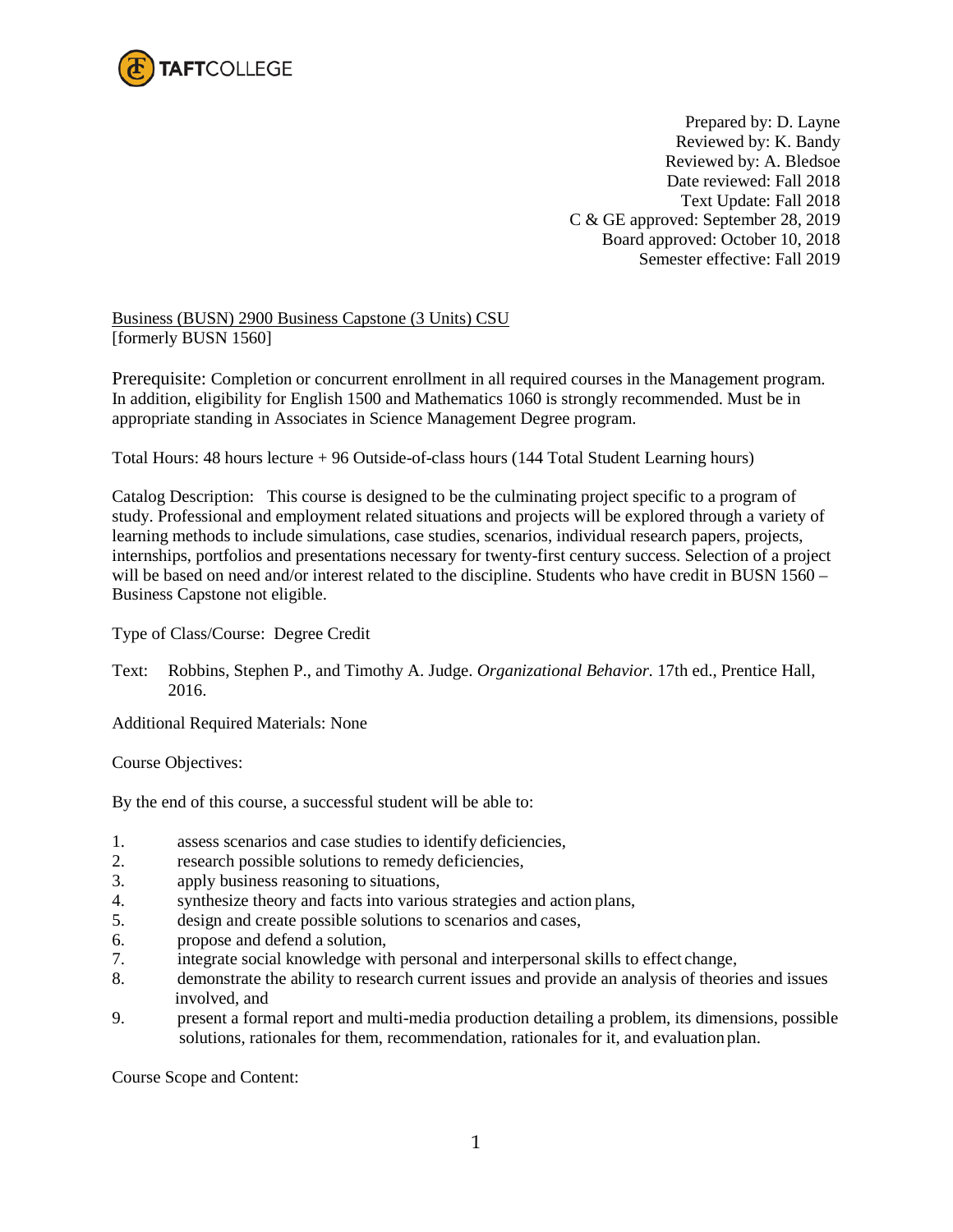

## Unit I Project

- A. Research
- B. Study
- C. Design
- D. Development
- E. Presentation
- F. Formal Report

Learning Activities Required Outside of Class:

The students in this class will spend a minimum of 6 hours per week outside of the regular class time doing the following:

- 1. Crafting an appropriate bibliography to support the project
- 2. Reading the required text and other background materials for class
- 3. Answering questions
- 4. Studying class materials and notes
- 5. Performing literature searches
- 6. Problem solving activities and exercises
- 7. Preparing projects
- 8. Working on group exercises

Method of Instruction:

- 1. Orientation sessions with instructor
- 2. Lecture and discussion
- 3. Group activities
- 4. Role-playing and practice exercises
- 5. Demonstrations

Methods of Evaluation:

- 1. Written assignments
- 2. Participation
	- a. role-playing and group activities
	- b. oral presentations and demonstrations
	- c. discussion responses
	- d. scenario reflections
- 3. Projects
	- a. multimedia presentations
	- b. business scenario responses
	- c. action plans
	- d. formal written reports
	- e. portfolios

## Supplemental Data: